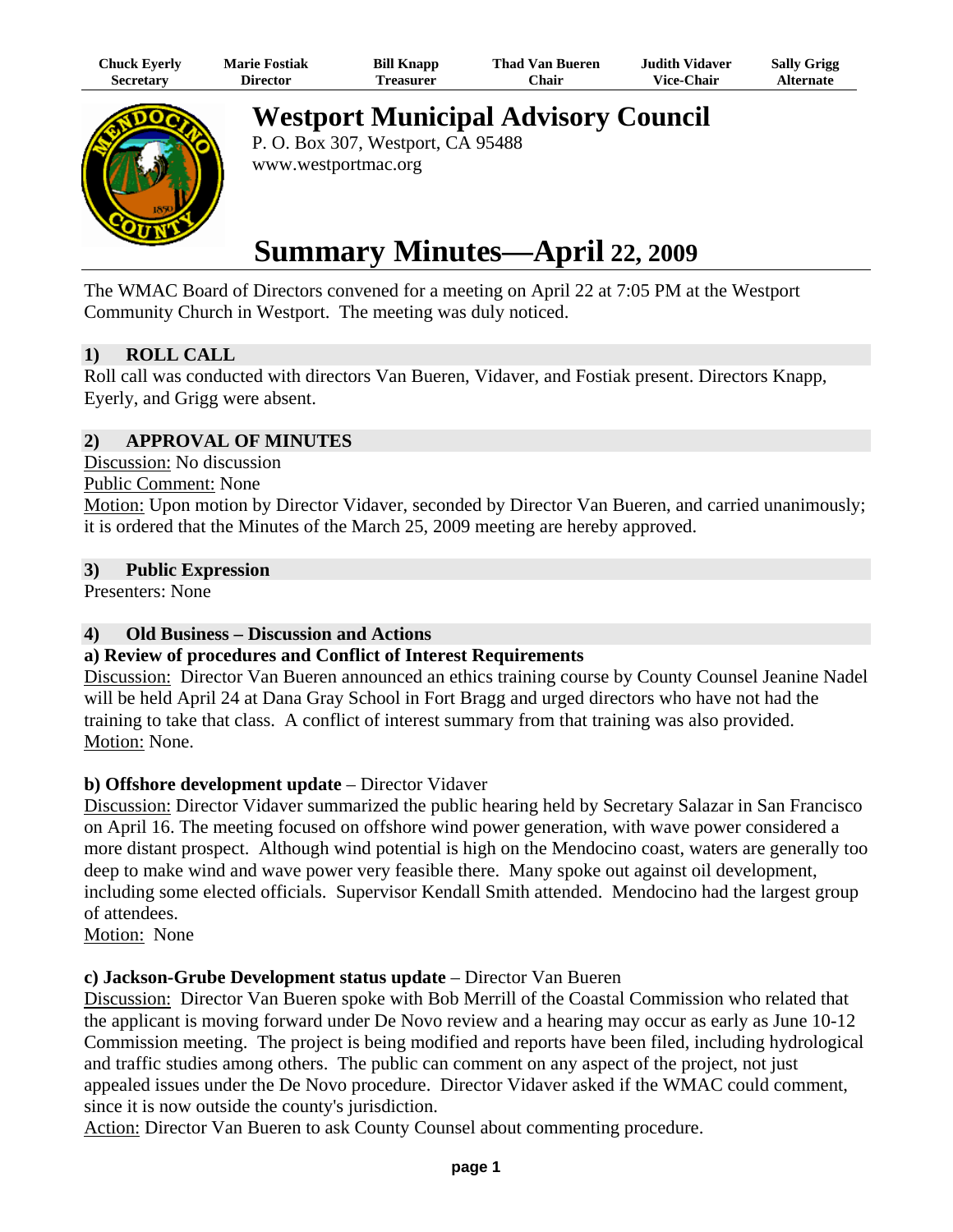# **d) Sosa subdivision – Wages Creek (CDMS 2-2002)**

Director Van Bueren noted that WMAC comments were conveyed to Mary Lynn Hunt of the Planning Department following the March 25 WMAC meeting. A revised tentative subdivision map was received and distributed to the WMAC. The map revised the configuration of Parcels 1 and 2.

Public Comment: Ernest (Pic) Sosa presented the new mapping for his proposed subdivision and indicated he is working on the trailer cleanup issue. He indicated a willingness to give the WMAC a tour as convenient between May 4 and 7, 2009 and confirmed an archaeological surveyed covered part of the property. Tom Kisliuk read into the record a letter of comment he sent to Planning Department that is attached and made part of the record for this meeting. He opposes the revised project on several grounds.

Discussion: The revised map does not appear to address previous WMAC comments. Access to the newly configured Parcel 1 appears excessively steep and thus noncompliant with Cal FIRE and County DOT access requirements. It is also unclear if a suitable building site in Parcel 1 given the steep terrain. Director Van Bueren mentioned commenting as an individual on the inadequacy of the archaeological survey for the project, which covered only a portion of the property. Two archaeological sites are known to exist in unsurveyed portions of the property. Building envelopes still are not shown and questions exist about the full extent of areas that should be excluded from future development. Delineation of exclusion zones for Environmentally Sensitive Areas (wetlands, archaeological sites) and unstable slopes is considered desirable on the Tentative Map.

Motion: Director Vidaver moved to table the project until WMAC receives a geological report and wetland delineation. The WMAC also requests that the Planning Department require a complete archaeological survey of the property. Further, the WMAC would like to inspect the property if the proponent is willing. Seconded by Fostiak.

Action: Motion approved unanimously.

# **5) New Business – Discussion and Actions**

#### **a) Haagen-Smit subdivision (CDMS 20-2008)**

Director Van Bueren recused himself for this item because he conducted an archaeological survey for the proponent.

Public Comments: Jan and Joline Haagen-Smit answered minor questions about the proposed subdivision, indicating it would divide the 162 parcel in half with each lot greater than the 60 acre minimum required for the present zoning as Agricultural land. Mr. Haagen-Smit reviewed the studies they have completed, including road inspections by CalFIRE and County DOT.

Discussion: Director Vidaver indicated she is a neighbor and that she researched the zoning and parcel and confirmed it is allowable.

Motion: Director Vidaver moved that the WMAC recommend approval of the subdivision, seconded by Director Fostiak.

Action: Motion was approved unanimously.

# **b) Caltrans Storm Damage Repairs (CDU 5-2009)**

Discussion: Director Van Bueren indicated he now works for Caltrans, but has no involvement with the project. He suggested commenting that sufficient width be established to allow a bicycle lane adjacent to the southbound lane.

Motion: A motion was made by Director Van Bueren and seconded by Director Fostiak to support the approval of the permit with a request to build sufficient width for a bicycle lane along the southbound lane at Locations 2 and 3. At Location 2 it is recommended that the temporary detour be paved and the highway restriped to accommodate the bicycle lane.

Action: Motion approve unanimously.